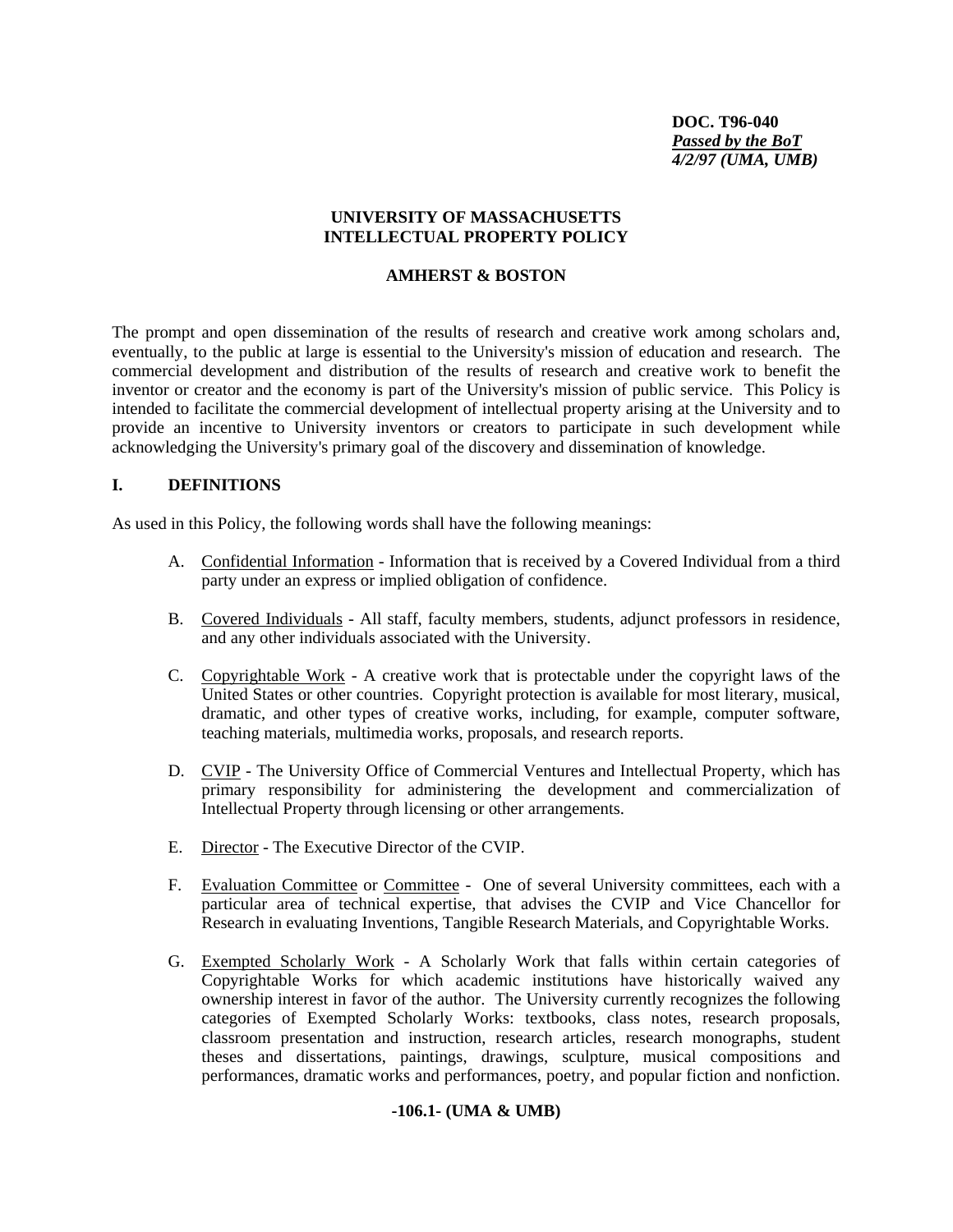As modern types of works become clearly established as Scholarly Works, so that individual consideration is no longer deemed necessary, the President may expand this list of Exempted Scholarly Works beyond these historically established categories. Except for the limited circumstances described in Sections III.C.1.b. and III.C.1.c. below, Exempted Scholarly Works need not be disclosed to the University and the University automatically waives any ownership interest in such works.

- H. Intellectual Property Inventions, Copyrightable Works, and Tangible Research Materials.
- I. Invention A discovery or development that may be protectable under the patent laws of the United States, the United States Plant Variety Protection Act, or equivalent laws in other countries.
- J. Outside Researcher An individual who performs or directs research for an organization other than the University.
- K. President The President of the University or his or her designee.
- L. Public Disclosure or Publicly Disclosed Any written or oral disclosure of an Invention or Copyrightable Work to any person not under a contractual or fiduciary obligation of confidentiality to the University.
- M. Scholarly Work A Copyrightable Work that has the primary goal of disseminating academic or scholarly knowledge or is a work of artistic expression. As described in Section III.C. below, whether a Copyrightable Work is a Scholarly Work will be determined by the Director and Vice Chancellor for Research on a case-by-case basis (except that Exempted Scholarly Works are automatically considered Scholarly Works). The University waives all ownership interests in Scholarly Works except in the two circumstances described in Sections III.B.2. and III.B.3.
- N. Tangible Research Materials or Materials Tangible biological, chemical, and physical materials or equipment. Examples include cell lines, antibodies, DNA or RNA, chemical samples, plasmids, and prototypes.
- O. Vice Chancellor for Research The Vice Chancellor for Research at each campus, or where no such person exists, the Provost (or their designees).

# **II. SCOPE**

A. Persons Subject to the Policy

All Covered Individuals are subject to this Policy.

B. Types of Intellectual Property Covered by the Policy

This Policy addresses the three categories of Intellectual Property (Inventions, Copyrightable Works, and Tangible Research Materials) as well as Confidential Information. The President shall have authority to designate additional types of Intellectual Property under this Policy.

# **-106.2- (UMA & UMB)**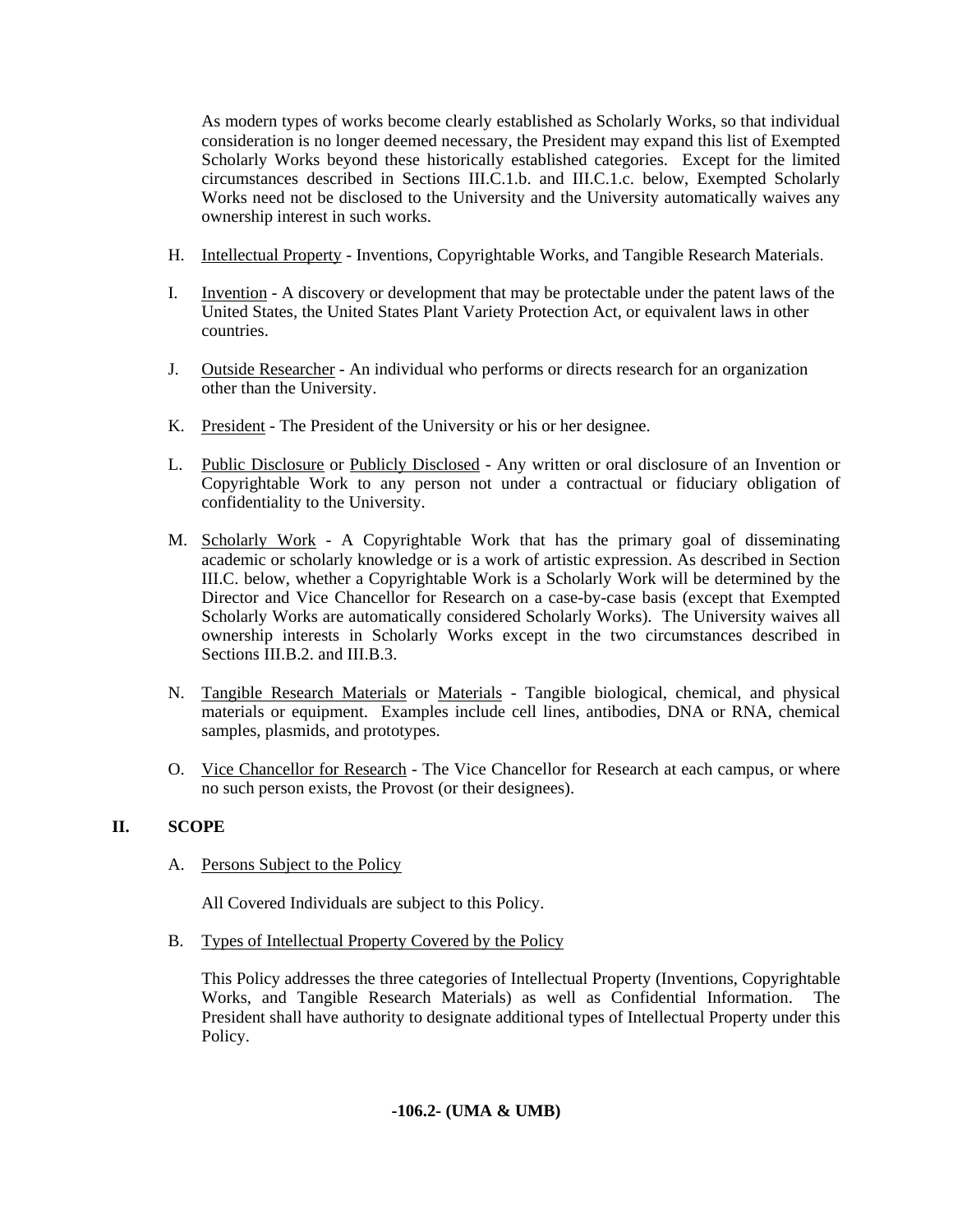### **III. POLICY**

#### A. Participation Agreement

The University has adopted a Participation Agreement, attached as Exhibit A, that confirms acceptance of this Policy by Covered Individuals and assigns to the University all rights in any Intellectual Property in which the University asserts ownership (as described below).

- 1. Students Students must sign the Participation Agreement prior to employment by the University in any research-related position. Such employment would include, for example, an arrangement whereby a student is funded as a research assistant under a government research grant or an industry-sponsored research agreement with the University. Students may also be required to sign the Participation Agreement under other appropriate circumstances, as determined by the Vice Chancellor for Research (for example, as required by the terms of a research grant).
- 2. Individuals Other Than Students All Covered Individuals other than students must sign the Participation Agreement. The University will confirm that a valid Participation Agreement is on file before a Covered Individual receives any University-administered funds under a research grant or agreement. The University may also refuse to process any agreement involving that Covered Individual to the extent that the agreement would grant rights in Intellectual Property to an outside party.

#### B. Ownership of Intellectual Property

 Any Covered Individual who invents, creates, or discovers any Intellectual Property will own all rights to such Intellectual Property except as follows:

 1. Use of University Resources - The University will own any Intellectual Property (other than Exempted Scholarly Works) that is made, discovered, or created by any Covered Individual who makes significant use of University resources (including Universityadministered funds or University-funded time, facilities, or equipment) in connection with the development of such Intellectual Property. Use of library facilities, facilities available to the general public, and occasional use of office equipment and office staff will not ordinarily be considered "significant use" of University facilities and equipment. In addition, faculty members will not be considered to have made significant use of University resources if (i) the faculty member receives advance written approval of the proposed use from the Department Chair, (ii) academic uses of facilities and equipment have priority, (iii) the faculty member compensates the University for the fair market value of the facilities and equipment (as actually charged by the University to outside users or, in the absence of such documentation, as determined by the Vice Chancellor for Research), (iv) the faculty member is not using University-committed time because the activities are permitted Outside Activities (under the University Policy on Faculty Consulting and Outside Activities), and (v) the faculty member does not use any University-provided funds or University-administered funds in connection with the activity.

 If a Covered Individual makes, creates, or discovers Intellectual Property without significant use of University resources, but the Intellectual Property closely resembles a specific research project that the Covered Individual has conducted at the University, it may appear that the Intellectual Property arose with use of University resources. Under

### **-106.3- (UMA & UMB)**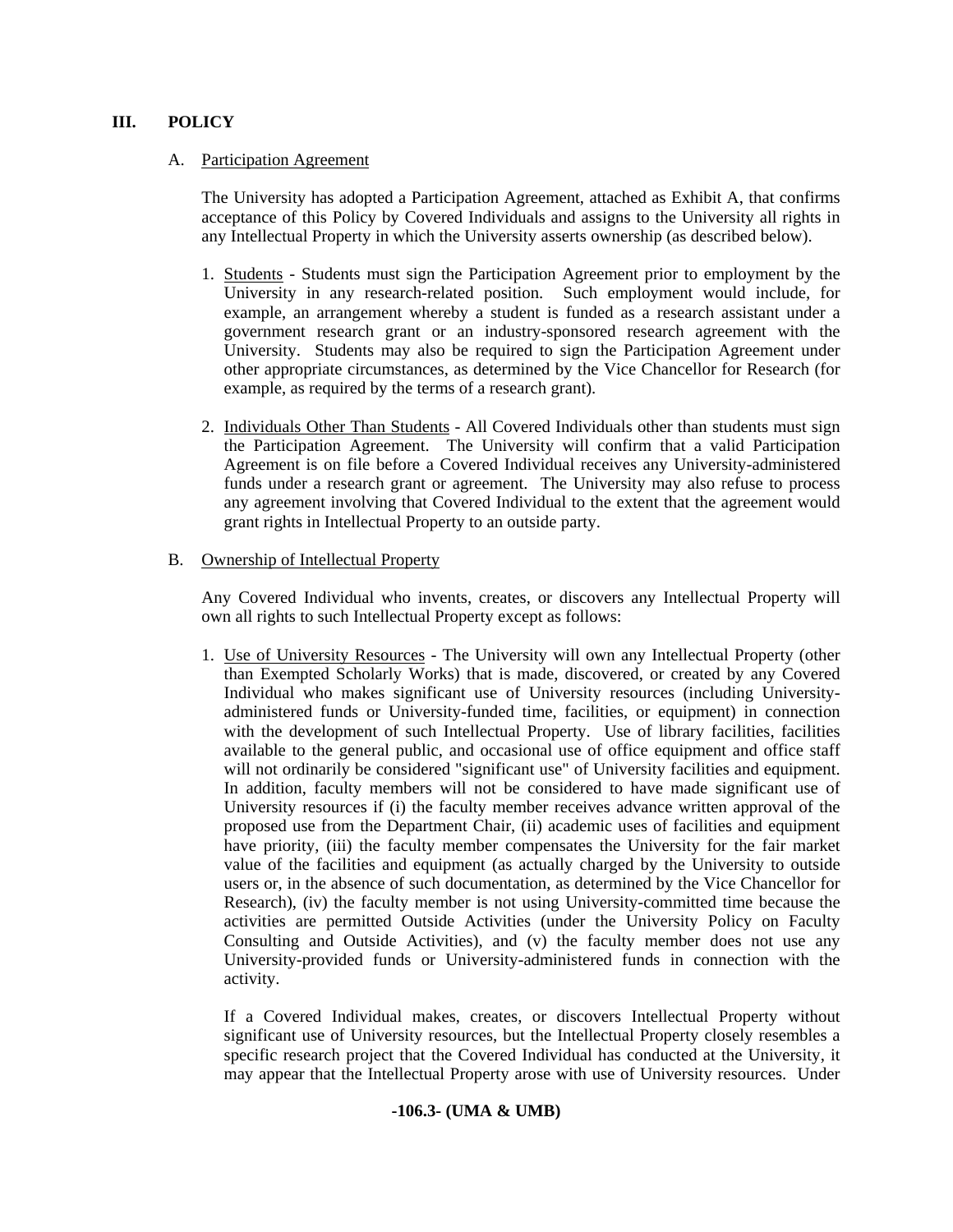these circumstances, the University and the Covered Individual (or a company for whom the Covered Individual consults) could later argue about ownership of the Intellectual Property because the University might reasonably believe that University resources were in fact used. Such arguments usually arise after the Intellectual Property has gained substantial commercial value. In order to avoid these potentially litigious situations, the University requires Covered Individuals to disclose to the University any Intellectual Property that closely resembles a specific research project at the University, together with an explanation that the Intellectual Property did not arise through use of University resources. The University may ask the Covered Individual for documentation supporting the claim that there was no significant use of University resources. As described below, if there was no significant use of University resources, the University will give the Covered Individual a written acknowledgment that the University has no ownership interest in that Intellectual Property.

- 2. University-Commissioned Works The University will own any Intellectual Property (including Exempted Scholarly Works) that is made, discovered, or created by a Covered Individual who is specifically hired or commissioned by the University for that purpose, unless otherwise provided by written agreement between such individual and the University.
- 3. Intellectual Property Subject to Contractual Obligations Ownership of any Intellectual Property (including Exempted Scholarly Works) that is made, discovered, or created in the course of research funded by a sponsor pursuant to a grant or research agreement, or which is subject to a materials transfer agreement, confidential disclosure agreement or other legal obligation affecting ownership, will be governed by the terms of such grant or agreement, as approved by the University, although the University will ordinarily claim ownership.
- 4. Student Works
	- a. Generally As with other Covered Individuals, students shall own any Intellectual Property that they make, discover, or create in the course of research (e.g., thesis or dissertation research) unless (i) the student received financial support from the University in the form of wages, salary, stipend, or grant funds for the research, (ii) the student made significant use of University resources (including University-administered funds or University-funded time, facilities, or equipment) in connection with the research, or (iii) the research was funded by a sponsor pursuant to a grant or sponsored research agreement or is subject to a materials transfer agreement, confidential disclosure agreement, or other legal obligation that restricts ownership of Intellectual Property.
	- b. Theses and Dissertations The texts of all student theses and dissertations, and derivative works of these works, are considered Exempted Scholarly Works; therefore, the student will own copyright to the Scholarly Work (unless Sections III.B.2. or III.B.3. apply), subject to a royalty-free license to the University to reproduce and publish the Scholarly Work. As described below, students are allowed to publish their theses and dissertations unless they have agreed in writing to restrictions that preclude or delay publication.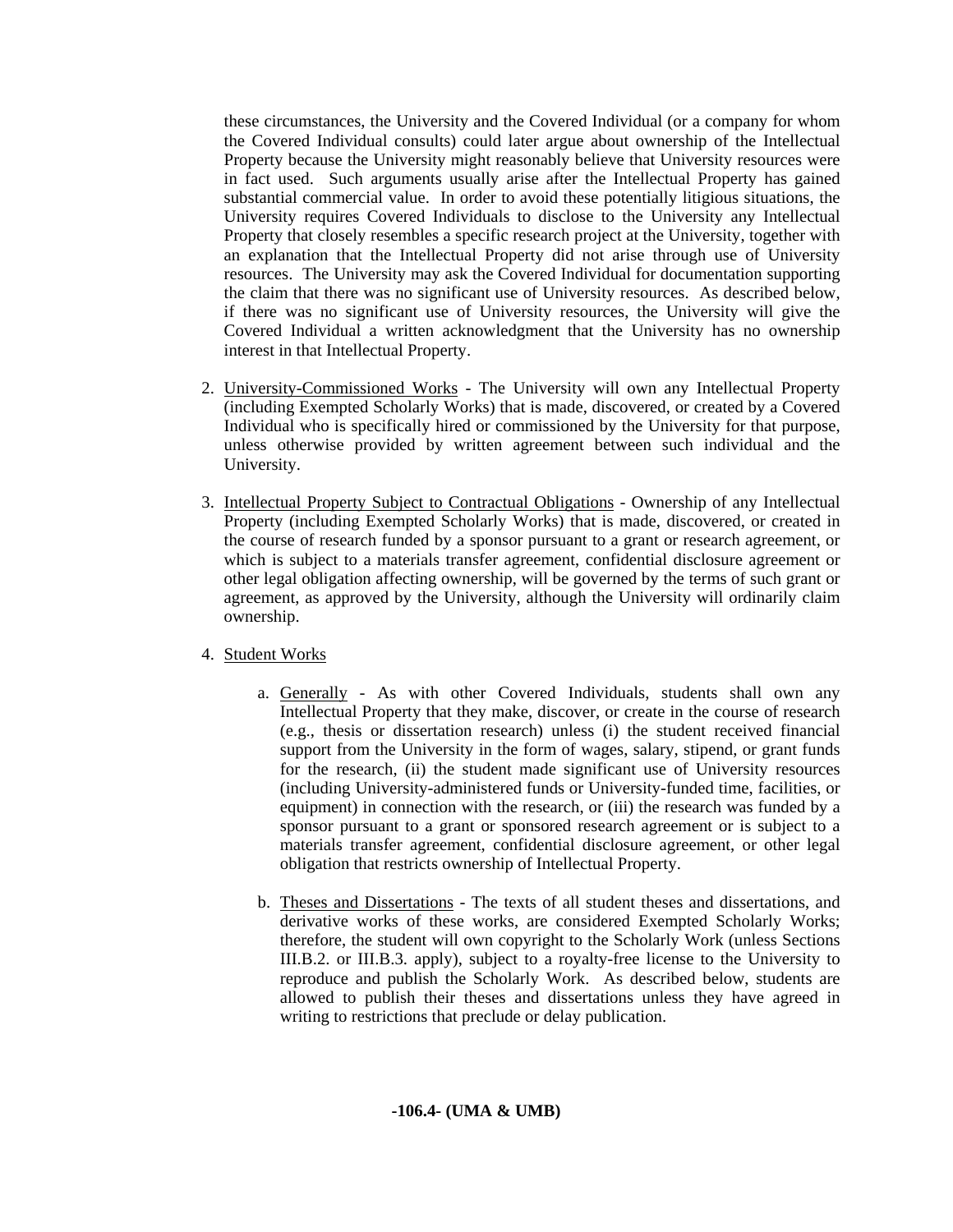Under certain circumstances, as described in Section III.C.3. below, the University will relinquish its rights in Intellectual Property to the inventor or creator of that Intellectual Property at his or her request.

### C. Administrative Procedures - Inventions and Copyrightable Works

A primary goal of the University is the discovery and free dissemination of knowledge for the benefit of the public. The University recognizes, however, that in certain instances the public will only benefit from knowledge that is protected under the patent or copyright laws, which provide an incentive for economic development of that knowledge. The University therefore requests that all Covered Individuals disclose Inventions and Copyrightable Works (other than Exempted Scholarly Works) promptly, in order to allow the University an opportunity to evaluate their commercial potential, and to preserve or enhance their value by filing a patent application or obtaining a copyright registration. The University has established the following procedures in order to accomplish the dual objectives of disseminating knowledge and maximizing the economic value of that knowledge.

- 1. Disclosure to the University Disclosure forms should be submitted to the CVIP or the Vice Chancellor for Research. The Vice Chancellor for Research and the CVIP will exchange copies of all disclosure forms that each receives. The Vice Chancellor for Research will also make available to the campus Office of Grants and Contracts appropriate information to permit required disclosures to research sponsors (e.g., federal agencies). The CVIP will make available appropriate disclosure forms. The treatment of different categories of Intellectual Property is set forth below.
	- a. Intellectual Property Developed with University Resources or Closely Resembling a Specific University Research Project - All Covered Individuals are encouraged to disclose promptly all Inventions and Copyrightable Works (except Exempted Scholarly Works) that (i) are developed with significant use of University resources or (ii) closely resemble a specific research project in which that faculty member is engaged at the University (see Section III.B.1. above). Although the disclosure of such Inventions and Copyrightable Works is voluntary, if the Covered Individual intends to commercialize such Intellectual Property, disclosure is required reasonably before the Covered Individual takes any action to commercialize such Intellectual Property. Examples of commercial actions include, without limitation, seeking patent or copyright protection, commencing discussions with potential investors or licensees, or transferring the Intellectual Property to a third party.

 If a Copyrightable Work is an Exempted Scholarly Work, no disclosure is required under any circumstances. In other cases in which a Covered Individual desires treatment of a Copyrightable Work as a Scholarly Work, the Covered Individual should submit to the CVIP or Vice Chancellor for Research, in addition to the disclosure form, a request for treatment of the work as a Scholarly Work and a brief explanation of why the work should be a Scholarly Work.

 In the case of an Invention or Copyrightable Work that the Covered Individual claims is not subject to University ownership because the Intellectual Property was developed without significant use of University resources, the Covered Individual should submit to the CVIP or Vice Chancellor for Research, in addition to the disclosure form, a request for confirmation of individual

# **-106.5- (UMA & UMB)**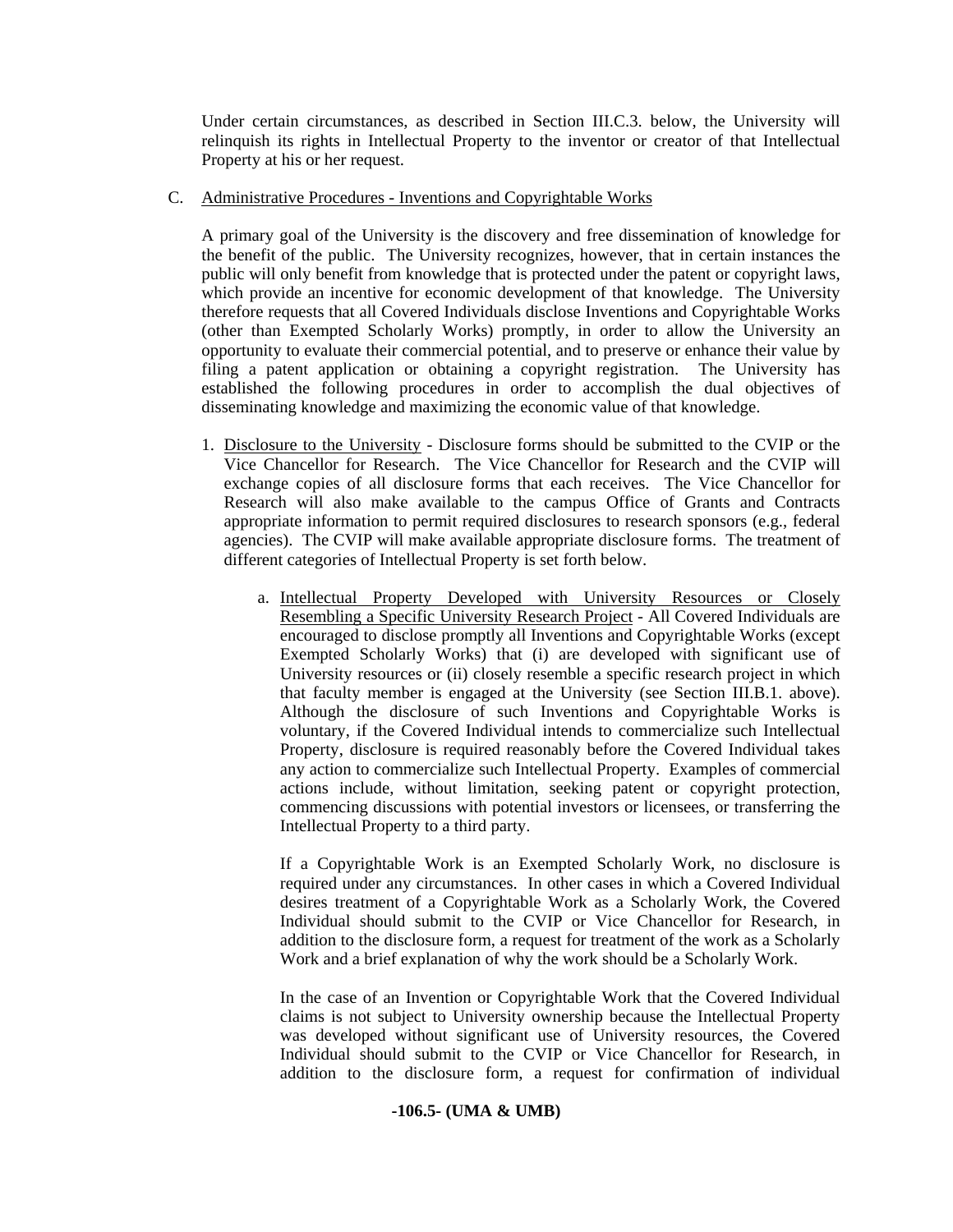ownership together with documentary evidence which clearly establishes that fact.

- b. University-Commissioned Works In the case of Inventions and Copyrightable Works (including Exempted Scholarly Works) that a Covered Individual is specifically hired or commissioned by the University to develop (see Section III.B.2. above), disclosure of the Intellectual Property is required unless otherwise provided by written agreement between such individual and the University.
- c. Intellectual Property Subject to Contractual Obligations (e.g., Sponsored Research Agreements) - In the case of Inventions and Copyrightable Works (including Exempted Scholarly Works) developed in the course of research funded by a sponsor pursuant to a grant or research agreement, or which is subject to a materials transfer agreement, confidential disclosure agreement or other legal obligation requiring disclosure, the disclosure of such Intellectual Property will be governed by the terms of such grant or agreement, as approved by the University, if such terms differ from this Policy.
- 2. Evaluation and Disposition of Disclosures The Director and the Vice Chancellor for Research will review, evaluate, and make a disposition of all disclosure forms, and will promptly notify the Covered Individual of their disposition. The evaluation and disposition of a disclosure will be completed as soon as possible, but for Inventions (and computer software) ordinarily no later than ninety (90) days, and for Copyrightable Works (other than software) ordinarily no later than thirty (30) days after the CVIP or the Vice Chancellor for Research receives a complete and accurate disclosure form and any other information that the CVIP or the Vice Chancellor for Research requests in order to make an informed evaluation of an Invention or Copyrightable Work. Disclosure forms will be evaluated for one of more of the following dispositions, subject to the appeals process described in Section III.C.4. below:
	- a. Scholarly Work In the case of a Copyrightable Work that is claimed as a Scholarly Work (but is not an Exempted Scholarly Work), the Director and the Vice Chancellor for Research will decide whether that work is in fact a Scholarly Work.
	- b. No Use of University Resources In the case of an Invention or Copyrightable Work that the Covered Individual claims is not subject to University ownership because the Intellectual Property was developed without significant use of University resources, the Director and the Vice Chancellor for Research will decide whether there was in fact significant use of University resources.
	- c. Evaluation of Commercial Potential: The Evaluation Committees In the case of an Intellectual Property that the Covered Individual discloses for possible commercialization by the University, the Director and the Vice Chancellor for Research will determine its commercial potential. To assist in this determination, the Director and the Vice Chancellor for Research may consult with patent or copyright counsel and outside experts in particular fields.

 In addition to these resources, the Director and the Vice Chancellor for Research may seek the advice of various Evaluation Committees with expertise in various

### **-106.6- (UMA & UMB)**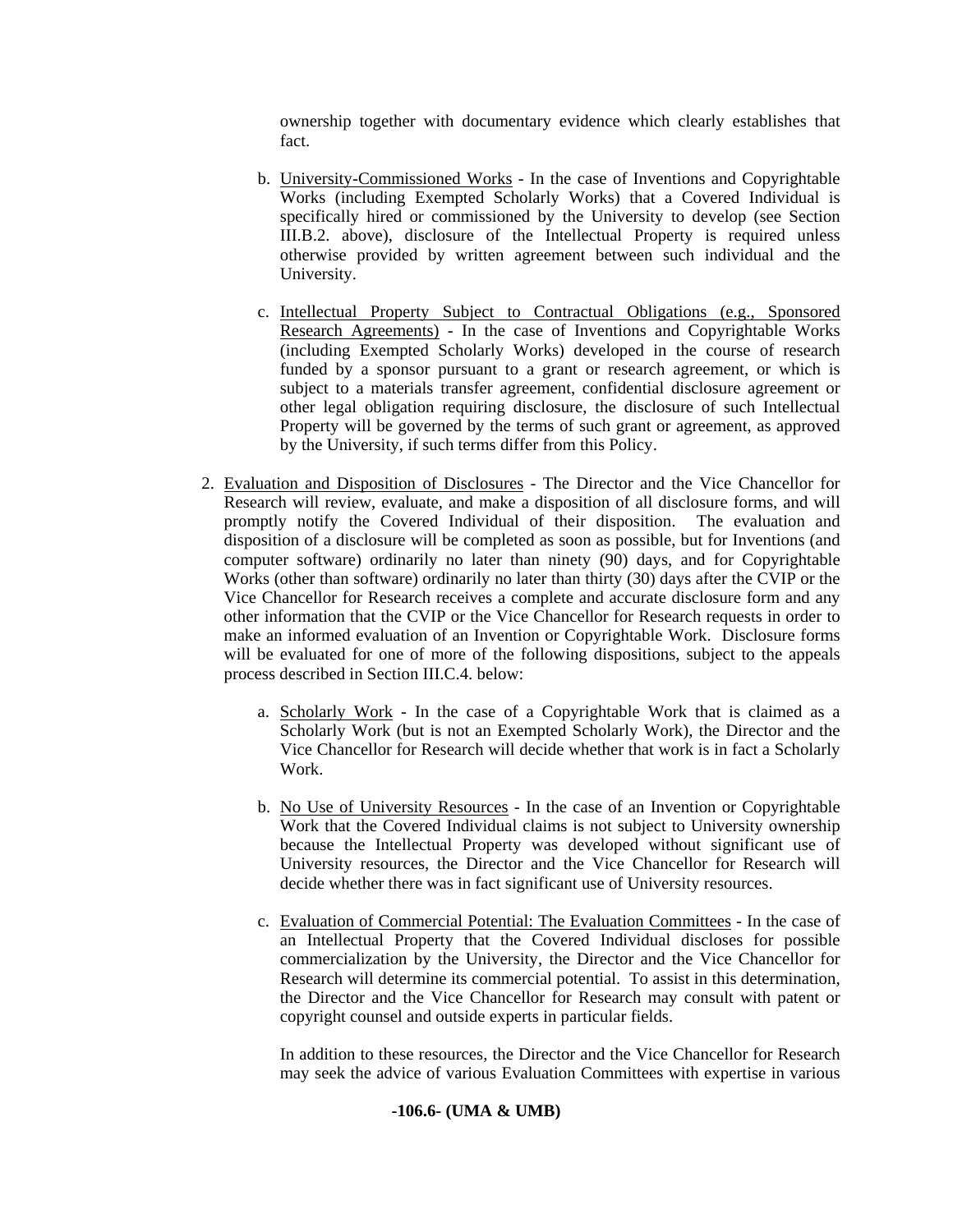fields of research, which Committees the President shall have authority to establish at his or her discretion. Each Committee will be composed of faculty members with relevant expertise, appointed by the Chancellors in consultation with the Director and the Vice Chancellors for Research; a representative from the CVIP; and a Committee Chair, selected by vote of the whole Committee. The Director may invite to any Committee meeting one or more individuals from outside the University with relevant industry experience to advise the Committee.

 All intellectual property disclosures shall be considered confidential by the University. The University will inform all members of the Evaluation Committee and all outside experts that the information contained in the disclosures is confidential, and that breach of confidentiality is a violation of University policy that could lead to personnel or other available sanctions or actions and will obtain written acknowledgment of such obligations from these individuals. The Evaluation Committees will establish recusal procedures for members who have a conflict of interest in a particular case.

 d. Intellectual Property Subject to Contractual Obligations (e.g., Sponsored Research Agreements) - In the case of Inventions or Copyrightable Works (including Exempted Scholarly Works) that arise in the course of research funded by a sponsor under a grant or research agreement, or which are subject to a materials transfer agreement, confidential disclosure agreement, or other legal obligation affecting evaluation of disclosures, the evaluation process will be governed by the terms of such grant or agreement, as approved by the University, if such terms differ from this Policy.

 In the unlikely event that the Director and the Vice Chancellor for Research disagree on the disposition of a disclosed Invention or Copyrightable Work, a final decision shall be made by the President.

- 3. Request for Relinquishment of Rights Under certain circumstances, as described below, the University may relinquish its ownership rights in an Invention or Copyrightable Work to the inventor or creator of the Intellectual Property at his or her request.
	- a. Intellectual Property Developed With University Resources The University automatically waives its rights in Exempted Scholarly Works. In all other cases, the University will ordinarily waive its ownership rights in favor of the inventor or creator of an Intellectual Property if the Covered Individual has made complete and accurate disclosure of such Intellectual Property in accordance with this Policy and the Director and Vice Chancellor for Research have determined that the Intellectual Property comes under one or more of the following categories (as described in detail in this Policy):
		- Copyrightable Work that is a Scholarly Work
		- Intellectual Property developed without significant use of University resources
		- Intellectual Property that the University has decided not to commercialize
		- Intellectual Property that the University ceases to use diligent efforts to commercialize

# **-106.7- (UMA & UMB)**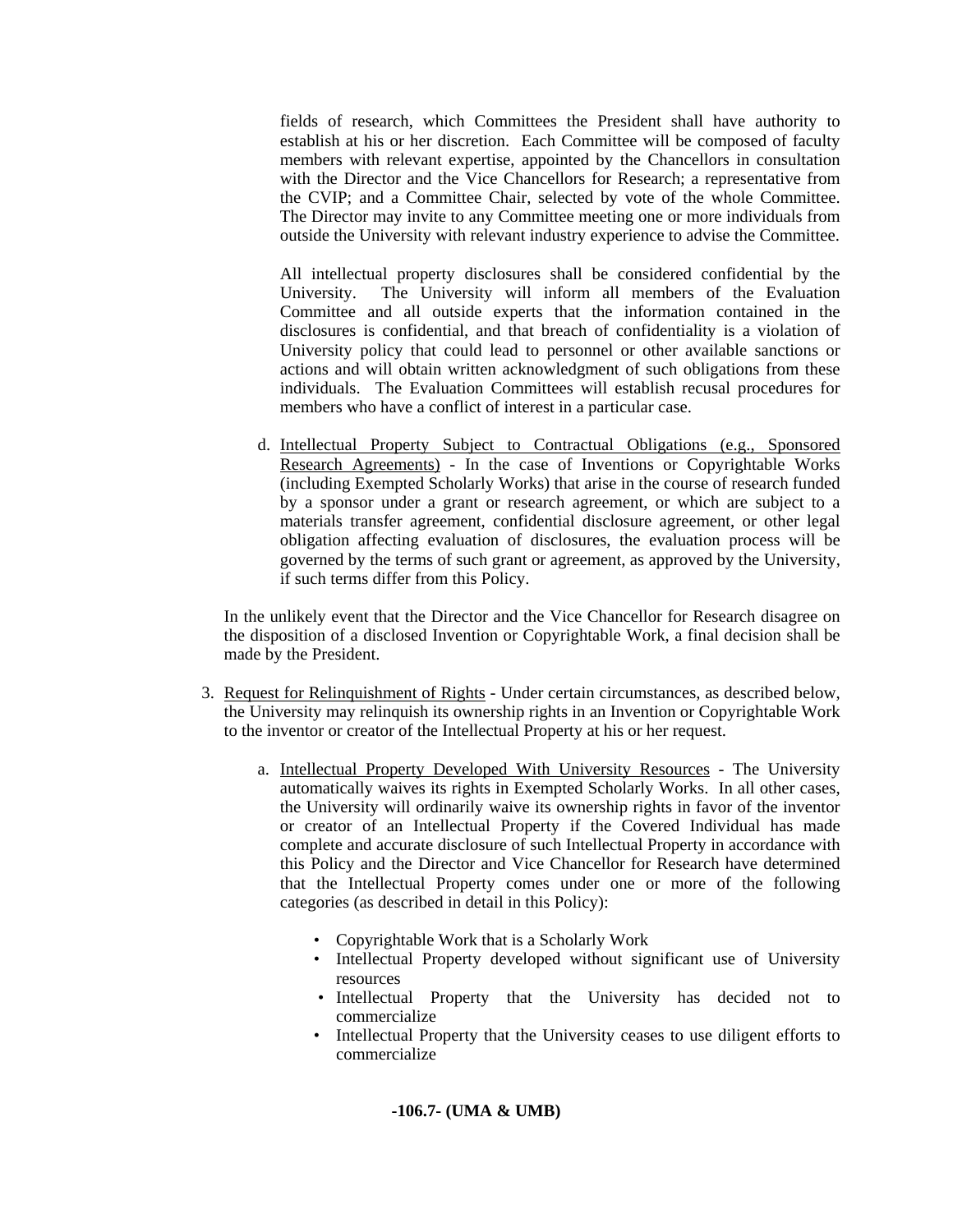- b. University-Commissioned Works The University will not ordinarily waive its ownership rights in any Intellectual Property (including Exempted Scholarly Works) that is developed by a Covered Individual who is specifically hired or commissioned by the University for that purpose, unless otherwise provided by written agreement between such individual and the University.
- c. Intellectual Property Subject to Contractual Obligations In the case of Intellectual Property (including Exempted Scholarly Works) that is developed in the course of research funded by a sponsor pursuant to a grant or research agreement, or which is subject to a materials transfer agreement, confidential disclosure agreement, or other legal obligation affecting ownership, the relinquishment of any University rights in the Intellectual Property will be governed by the terms of the relevant grant or agreement, as approved by the University, if such terms differ from this Policy. This includes research carried out by faculty members within a center of the University when a separate agreement with the University, approved by the Vice Chancellor for Research and the Director, has been executed by the center. Before a change is made in an ongoing research contract between the center and an outside entity, the Vice Chancellor for Research will consult with faculty members who participate in the contract. A Covered Individual may need a separate waiver or assignment of rights from the other party in order to acquire complete rights to the Intellectual Property.

 If certain Intellectual Property is available for relinquishment by the University (as set forth above), the inventor or creator of the Intellectual Property may request in writing that the Director grant a release or assignment of rights. The Director in consultation with the Vice Chancellor for Research will promptly respond to this request. The University will retain a royalty-free, non-exclusive license to use any such Inventions or Copyrightable Works for academic research and teaching. If the University has incurred expenses to obtain legal protection for Intellectual Property (e.g., patent-related expenses), the University may condition its relinquishment of rights to that Intellectual Property through a contract with the Covered Individual to reimburse the University from commercialization revenues.

 4. Appeals - If a Covered Individual disagrees with a decision of the Director and the Vice Chancellor for Research under Section III.C.2., such individual may ask for reconsideration by the appropriate Evaluation Committee. The Committee shall review the matter and make its recommendation to the Director and the Vice Chancellor for Research who shall reconsider the matter.

# D. Administrative Procedures - Tangible Research Materials

While potential commercial value should not inhibit the free exchange of University-owned Tangible Research Materials for research purposes, the University nonetheless recognizes that such Materials may have significant commercial value. In addition, Tangible Research Materials received by Covered Individuals may be subject to contractual restrictions that severely limit the use and transfer of such Materials, to the detriment of University researchers. The University has therefore established the following procedures to allow the free exchange of Tangible Research Materials, while at the same time respecting the ownership rights of the University, protecting the rights of its researchers, and limiting the liability of the University and its researchers.

# **-106.8- (UMA & UMB)**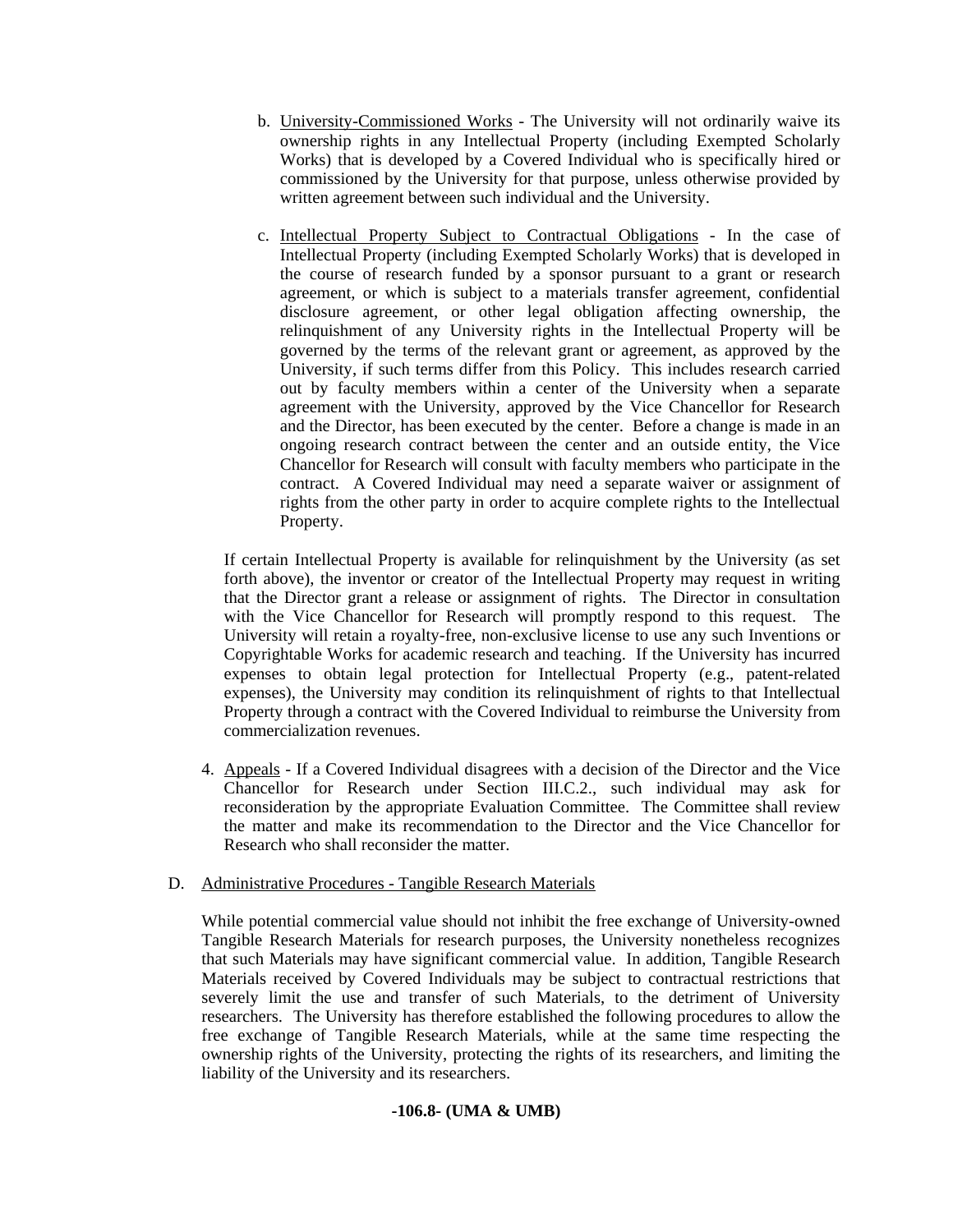1. Transfer to Outside Researcher for Basic Research - If a Covered Individual desires to transfer Materials to an Outside Researcher for use in internal basic research, and not for the development or sale of commercial products, the Covered Individual must use the appropriate University form of Materials Transfer Agreement ("MTA"), which will be provided by the CVIP together with instructions for the use of each form. The various forms of MTA will establish rights and responsibilities regarding the Materials among the University and the Outside Researcher and his or her employer and will minimize future confusion and controversy regarding the use and transfer of the Materials and ownership of Inventions or Materials based on the supplied Materials. Faculty members (but not other Covered Individuals) are authorized to sign these MTAs on behalf of the University provided that (i) the University-form MTA is not altered or revised in any manner and (ii) a signed original of the MTA is sent to the CVIP when the Materials are sent to the Outside Researcher. Alternatively, CVIP representatives are authorized to approve and sign MTAs, even with revisions. If a Covered Individual is involved in a project that requires frequent exchanges of material with an Outside Researcher, the CVIP representative, in consultation with the General Counsel's office, may develop a blanket MTA to cover all exchanges between the Covered Individual and the Outside Researcher for a specific period.

 If Materials are developed by a Covered Individual in the course of sponsored research, or are otherwise subject to contractual restrictions (e.g., a materials transfer agreement or confidential disclosure agreement), the transfer of such Materials to an Outside Researcher will be governed by the terms of the relevant agreement, if such terms differ from this Policy.

 These procedures also apply to students who leave the University and desire to bring with them Materials that they developed or discovered in the course of their work at the University.

- 2. Transfer for Commercial Use Materials may not be transferred to any Outside Researcher for any use other than internal basic research unless the Outside Researcher has obtained a license from the University through the CVIP under the procedures set forth in this Policy. Materials with commercial uses should be disclosed to the CVIP or Vice Chancellor for Research in the same manner as Inventions and will be treated in the same manner as Inventions.
- 3. Receiving Materials from Outside Researchers If a Covered Individual receives Materials from an Outside Researcher at another organization (non-profit or commercial), the other organization or researcher may impose serious use and transfer restrictions on the Materials and may claim an ownership interest in Inventions, Copyrightable Works, or Materials that arise in the course of research performed with such Materials. For this reason, only CVIP representatives are authorized to approve and sign agreements governing receipt of Materials from other organizations. Covered Individuals are encouraged to consult with the CVIP regarding the restrictions applicable to a particular Material from an Outside Researcher before planning to use that Material in their research. Covered Individuals should be aware that, in some instances, these restrictions may be so onerous (e.g., no publications, assignment of inventions) that the CVIP will require modification of the agreement before approval. The CVIP will make available a

### **-106.9- (UMA & UMB)**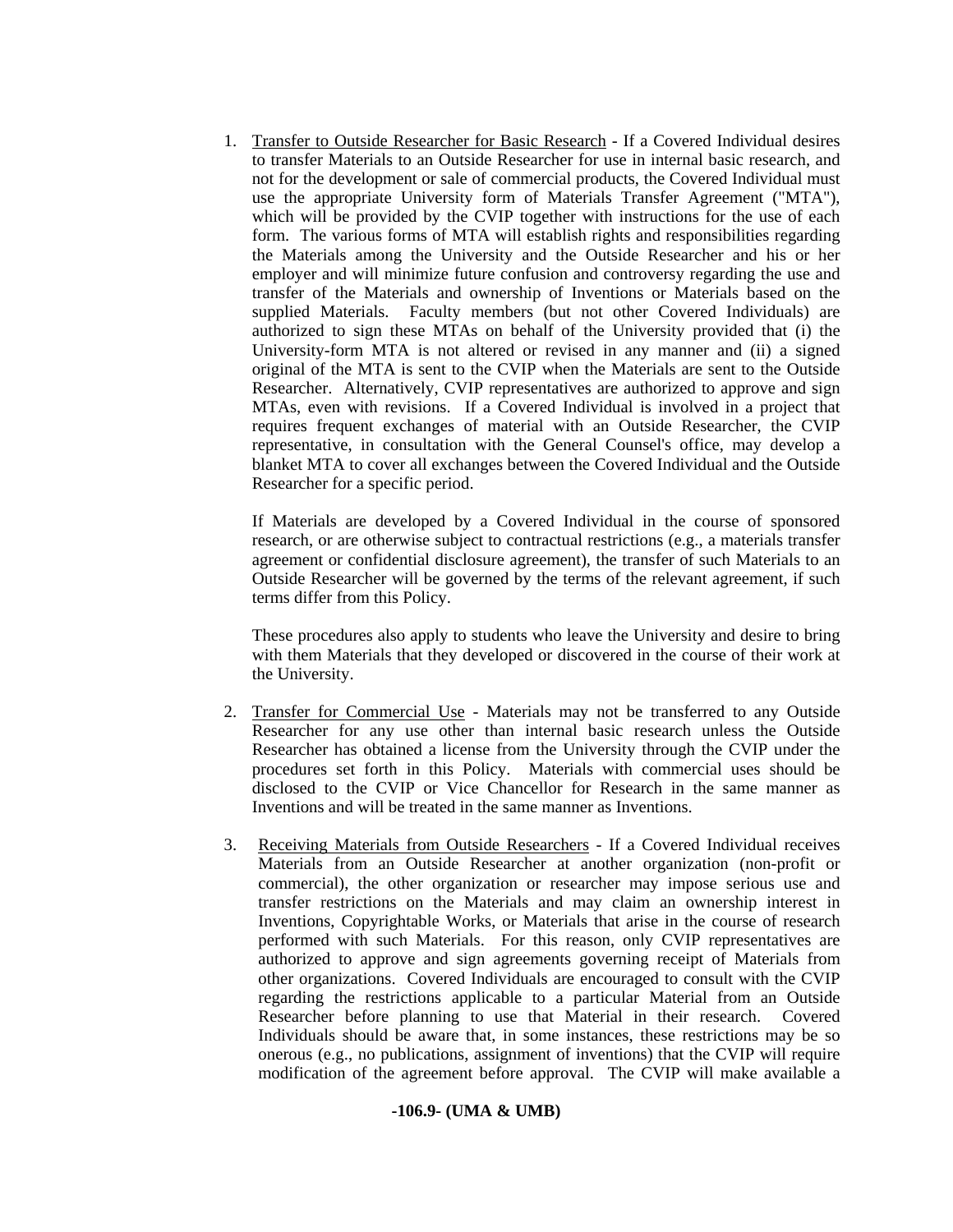University-form MTA for receipt of Materials, although the organization supplying the Materials will usually require use of its own MTA.

 If Materials are received by a Covered Individual in the course of sponsored research, the transfer of such Materials will be governed by the terms of the applicable sponsored research agreement, if such terms differ from this Policy.

 If any MTA restrictions would apply to research performed by students, the effected students must agree to such restrictions in writing.

4. Administrative Procedures - In instances where the approval and signature of a CVIP representative is required for minor changes in the University form, every attempt will be made to complete this process within three business days. If the approval process extends beyond three business days, the Covered Individual may request the intervention of the Vice Chancellor for Research, who will attempt to expedite the process. For more material changes a CVIP representative in consultation with the General Counsel's office will complete the process as soon as practicable. The Vice Chancellor for Research will maintain a record of any such requests and their disposition.

### E. Administrative Procedures - Confidential Treatment of Information

While the academic tradition of free dissemination of knowledge for the public benefit is recognized by the University to be of paramount importance, it may be necessary or desirable, under some circumstances, to restrict disclosure of Confidential Information received from a sponsor company or to delay Public Disclosure of an Invention. The University has developed the following procedures to balance these competing interests. The University will ordinarily not agree to maintain University-generated research results as trade secrets.

1. Guidelines Regarding Public Disclosure of Inventions - Internal disclosure of an Invention to the CVIP or Vice Chancellor for Research will not interfere with the ability to patent the Invention. However, Public Disclosure of an Invention prior to filing for a patent application (even one day before) will preclude the availability of patent protection in most countries. This legal rule applies to any non-confidential written or oral disclosure that describes the Invention (e.g., at a scientific meeting, in a journal, or even in an informal discussion with colleagues outside the University).

 Accordingly, the University strongly encourages Covered Individuals to disclose Inventions to the CVIP as soon as possible, and to delay Public Disclosure of the Invention until the evaluation process is completed and a patent application is filed. The CVIP and Vice Chancellor for Research will attempt to minimize delays in publication, but a delay of up to ninety days is often necessary for evaluation. The CVIP and Vice Chancellor for Research will make every effort to expedite the evaluation process when a Covered Individual indicates that there is a compelling need for rapid publication.

 During this interim period, an Invention may be safely disclosed outside of the University under the protection of a Confidential Disclosure Agreement ("CDA"), because disclosures made under an appropriate CDA are not considered Public Disclosures. The University therefore recommends that all Covered Individuals use the University-form CDA whenever they disclose information relating to an Invention while the Invention is

### **-106.10- (UMA & UMB)**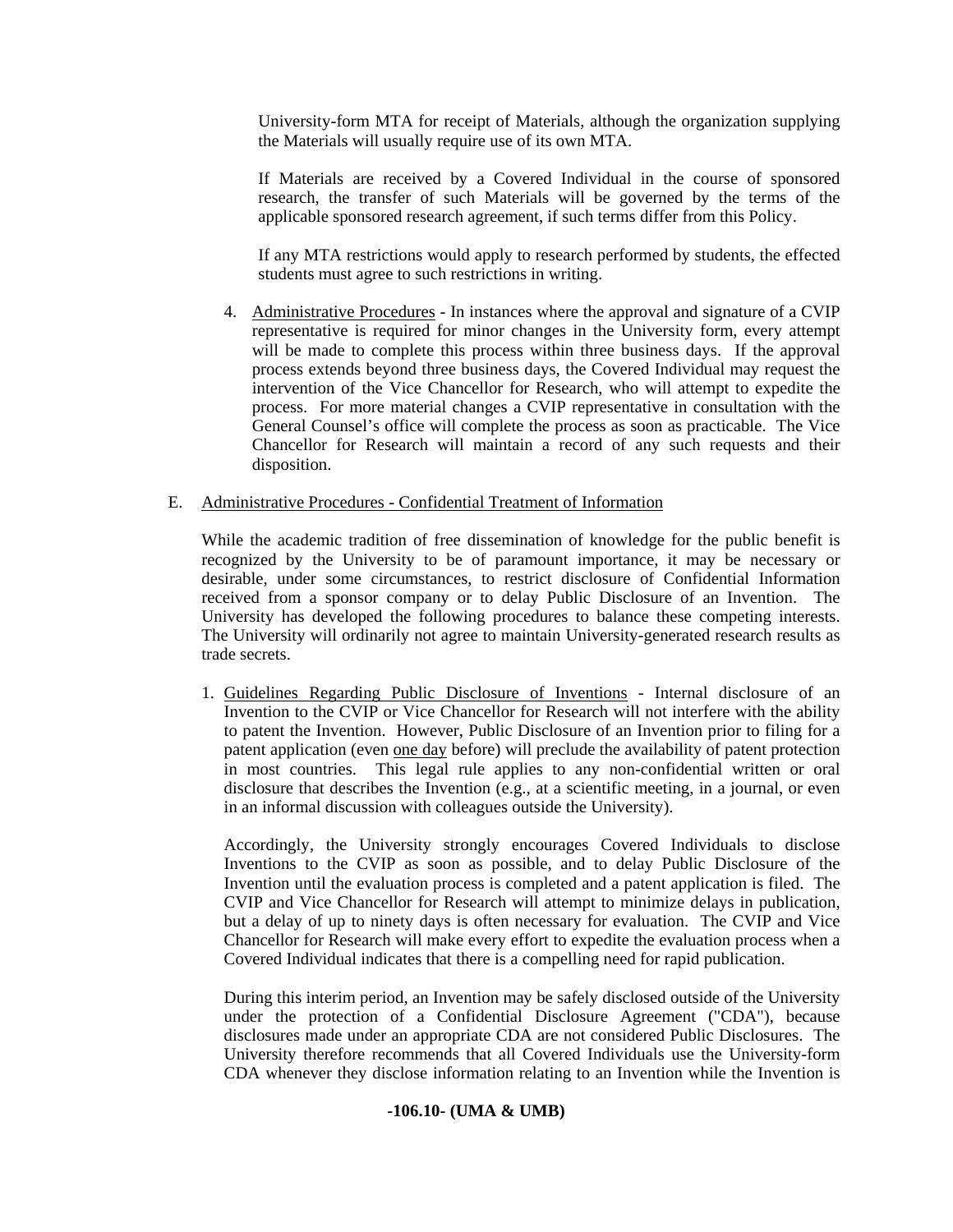under evaluation by the University, and the University strongly recommends use of the University-form CDA and consultation with the CVIP if a Covered Individual wishes to disclose an Invention to an Outside Researcher associated with a company or other forprofit organization, or directly to such an organization. The CVIP will make available appropriate forms of CDA. Faculty members have authority to sign the University-form CDA on behalf of the University when they will disclose information (but will not receive information), provided they send a fully signed original of the CDA to the CVIP as soon as possible. Alternatively, CVIP representatives are authorized to approve and sign CDAs on behalf of the University.

 Covered Individuals should be aware that Public Disclosure of an Invention prior to completion of the evaluation process and filing of a patent application will adversely affect the commercial value of the Invention and therefore may decrease the likelihood that the University will proceed with commercialization of that Invention.

 In the case of an Invention or Copyrightable Work that arises in the course of sponsored research or a grant, or which is subject to a materials transfer agreement (MTA), confidential disclosure agreement, or other contractual restriction affecting Public Disclosure, any restrictions on Public Disclosure will be governed by the terms of the grant or agreement with the other party, as approved by the University. If such restrictions would prevent or delay the publication of a student thesis or dissertation, then he or she must agree to such restrictions in writing.

2. Receiving Confidential Information from Outside Researchers - If a Covered Individual receives Confidential Information from an Outside Researcher or organization (non-profit or commercial) in relation to research performed by the Covered Individual at the University, the other organization or researcher may impose serious non-disclosure and non-use obligations on the Confidential Information and may claim an ownership interest in Inventions, Copyrightable Works, or Materials that arise in the course of research performed with such Confidential Information. For this reason, only CVIP representatives are authorized to approve and sign CDAs from other researchers or organizations on behalf of the University. The CVIP will make available a Universityform CDA for receipt of Confidential Information, although the organization disclosing the Confidential Information will usually require use of its own form of CDA.

 When Confidential Information is received by a Covered Individual in the course of sponsored research, the treatment of such Confidential Information will be governed by the terms of the applicable sponsored research agreement, if such terms differ from this Policy.

 If any CDA restrictions would apply to research performed by students, the affected students must agree to such restrictions in writing.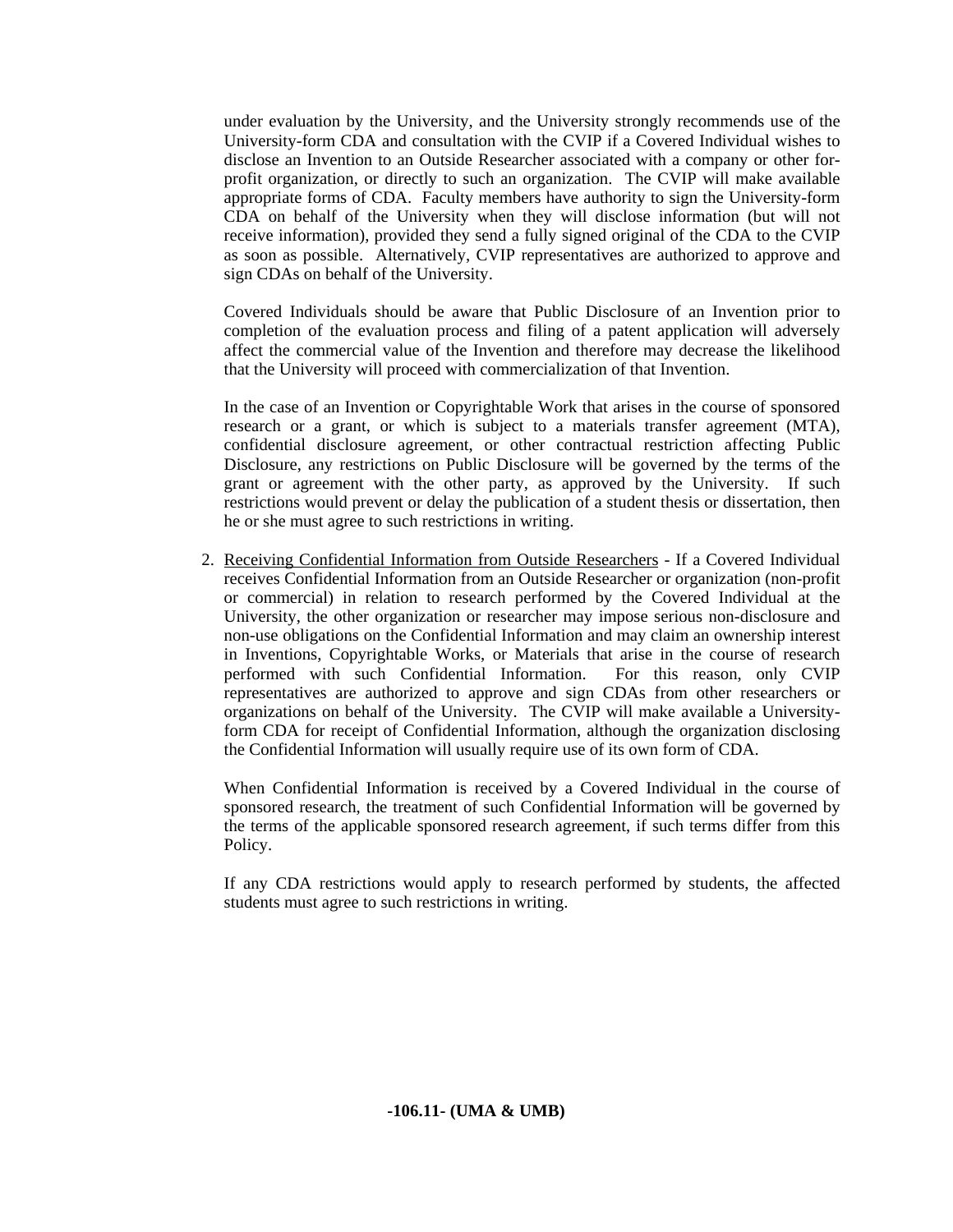# F. Administrative Procedures - Sponsored Research with Commercial Organizations

 The Vice Chancellor for Research in consultation with the CVIP shall have responsibility for negotiating, executing, and administering funded research agreements between the University and commercial organizations, in accordance with the University policies on sponsored research. The Vice Chancellor for Research may delegate all or some of these responsibilities to the CVIP. CVIP approval is required for any terms of such agreements that affect rights to Intellectual Property (e.g., option rights, license rights, or assignment of ownership). If any restrictions in a funded research agreement (such as publication delays) would apply to research performed by students, the affected students must agree to such restrictions in writing.

# G. Commercialization of University-Owned Intellectual Property

The CVIP in consultation with the Vice Chancellor for Research shall have responsibility for commercial development and administration of all University-owned Intellectual Property. This commercial development will ordinarily occur through licensing of Inventions, Copyrightable Works, or Materials to a company. The CVIP will regularly consult with, seek the advice of, and inform the inventor or creator of the Intellectual Property throughout the commercialization process. The University recognizes that involvement of the inventor or creator at every step of the commercialization process is essential for the successful commercialization of Intellectual Property. The CVIP will use diligent efforts to commercialize the Intellectual Property. If the CVIP is successful in its commercialization efforts, the inventor or creator will share in the economic rewards, as will the department and campus.

 The University acknowledges the possibility that, in some situations, a Covered Individual and the University may each have ownership of an important element of Intellectual Property. In these situations, the University and the Covered Individual may achieve the highest value only if the combined Intellectual Property is commercialized. This Policy is not intended to limit the ability of a Covered Individual to contract with the CVIP to accomplish this result, even if the terms of that contract differ from this Policy. In any event, the University and the Covered Individual may each license their respective Intellectual Property separately if they cannot agree on contract terms.

- 1. Distribution of Non-Equity Revenue Derived from Commercialization Royalty income and other non-equity revenue derived from the licensing of University-owned Intellectual Property will be distributed at the end of each accounting period as follows:
	- a. The University will be reimbursed for any out-of-pocket expenses incurred in obtaining and maintaining patent or copyright protection for a specific item of Intellectual Property, and in evaluating and marketing such Intellectual Property.
	- b. The remaining net income will be distributed as follows:

•Fifteen percent (15%) to the CVIP to fund patents, CVIP operations, and research grants

• Thirty percent (30%) to the inventor or creator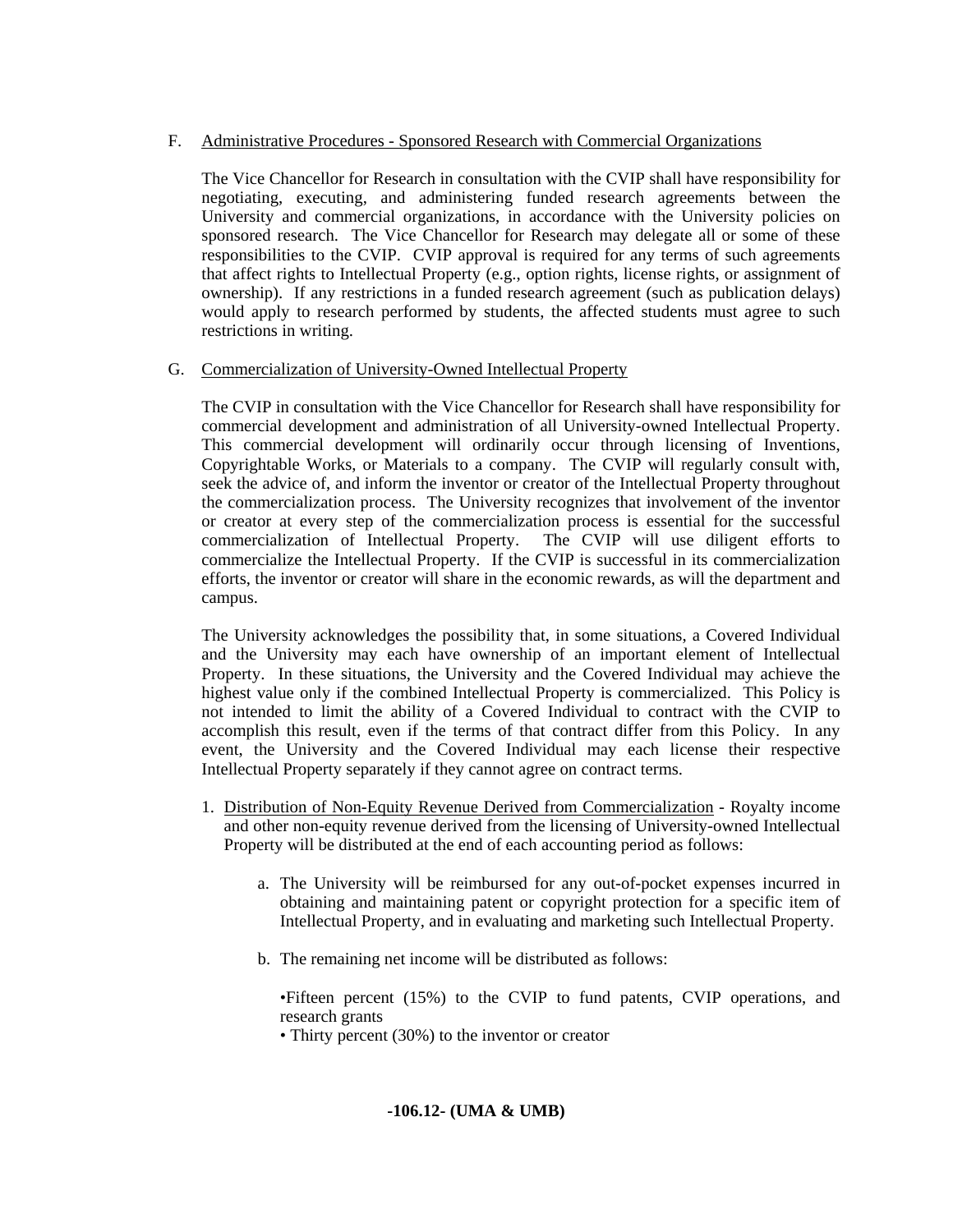•Fifteen percent (15%) to the University entity or entities that provided the resources for development of the Intellectual Property, to fund research and scholarship

Forty percent (40%) to the campus of the inventor or creator to fund research and scholarship

In the case of multiple inventors or creators of commercialized Intellectual Property, their shares will be distributed as they unanimously agree or, in the absence of agreement, in equal portions. If multiple departments or programs are involved, their shares will be distributed in the same manner as the distributions to the inventors or creators within such departments or programs.

 At the written request of a Covered Individual, the University will furnish an accounting of these expenses and payments, but not more frequently than once each year. Covered Individuals are free to receive additional non-equity compensation directly from a commercial organization (e.g., through a consulting agreement), provided that the Covered Individual complies with other applicable University policies and procedures.

- 2. Acceptance of Equity The University may accept an equity interest in a corporation, provided that before the CVIP agrees to accept equity, it must receive the approval of the Vice Chancellor for Research, the Vice President for Economic Development, and the University Treasurer. A Covered Individual must choose either of the following approaches when negotiations commence between the University and the corporation, but the choice is final once selected. If a transaction is completed before the Covered Individual makes a choice of these approaches, the approach in paragraph b shall apply.
	- a. Covered Individuals may elect to receive thirty percent (30%) of the equity that the University would otherwise receive in connection with the commercialization of Intellectual Property, in which case the Covered Individual agrees not to receive any other equity interest from the corporation. The Director may waive this restriction in his or her discretion. The University will not receive or hold this equity on behalf of a Covered Individual, but will instruct the corporation to issue the equity directly to the Covered Individual. Covered Individuals must sign any documents required by the corporation (e.g., stock restriction agreements) and must agree to comply with any restrictions placed on the stock by the corporation. If the corporation refuses to issue the stock directly to the Covered Individual, or if the Covered Individual does not sign the necessary documentation, the University will instruct the corporation to issue the equity directly to the University. In such event, the Covered Individual may still receive equity independent of the University.
	- b. Covered Individuals may elect to receive equity directly from the corporation independent of the University, in which case the Covered Individual agrees not to receive any share of equity that the University may receive in that transaction. Covered Individuals selecting this approach may negotiate with the corporation to receive equity by means of, for example, a consulting agreement or founders stock. Such arrangements may be subject to the University Policy on Conflict of Interest Relating to Intellectual Property and Commercial Ventures.
- 3. Distribution of Equity Revenue Derived From Commercialization The University will not receive and hold equity until liquidation on behalf of a Covered Individual. Instead,

### **-106.13- (UMA & UMB)**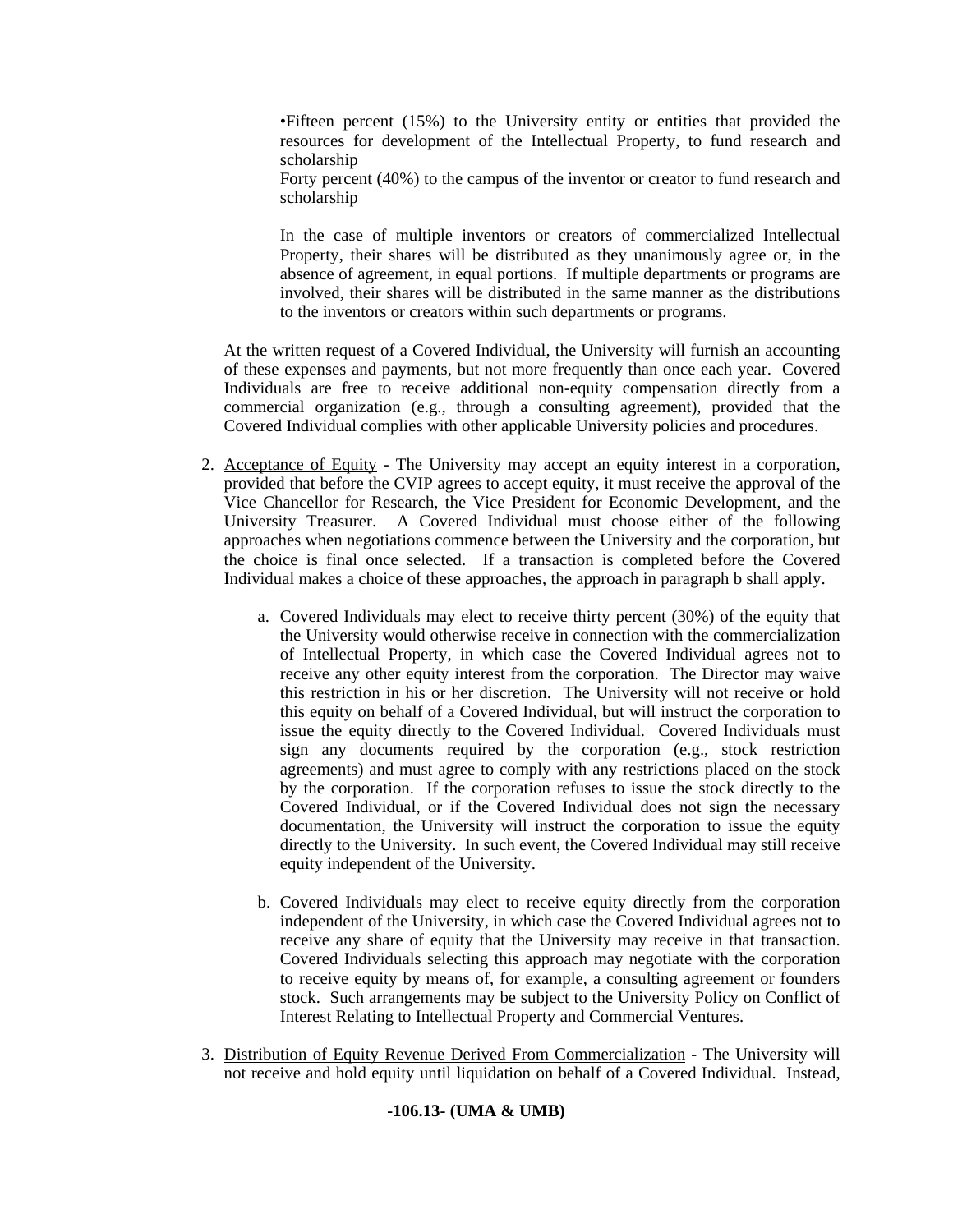as explained in the preceding section, a Covered Individual may receive equity directly from a company (either together with the University or independent of the University). The equity received by the University in connection with the commercialization of Intellectual Property will be held until liquidation, with the proceeds distributed as follows:

- a. First, to the extent the University is not fully reimbursed for out-of pocket expenses from non-equity revenue, the University will be reimbursed for any remaining out-of-pocket expenses incurred in obtaining and maintaining patent or copyright protection for a specific item of Intellectual Property, and in evaluating and marketing such Intellectual Property.
- b. The remaining proceeds from equity liquidation will be distributed as follows:

 •Twenty percent (20%) to the CVIP to fund patents, CVIP operations, and research grants

 •Twenty percent (20%) to the University entity or entities that provided the resources for development of the Intellectual Property, to fund research and scholarship

 •Sixty percent (60%) to the campus of the inventor or creator to fund research and scholarship

 Equity held within the University will be managed by the Treasurer. Equity may also be held on behalf of the University by the University of Massachusetts Foundation, Inc. or another outside investment advisor to minimize potential institutional conflicts of interest.

H. Enforcement

The Director, the Vice Chancellor for Research, or the President may refer any matter to the appropriate University official for disciplinary or other appropriate action.

I. Appeals

 If a faculty member disagrees with any decision by the Vice Chancellor for Research or the Director, the faculty member may request an advisory opinion from an ad hoc faculty committee composed of three members appointed by the Chancellor for that campus and three members appointed by the Faculty Senate. The faculty member and the Vice Chancellor for Research will each present their views to the committee. The committee will adopt an opinion by vote of a majority of its members. In the event of a deadlock, the committee may adopt two opinions. The committee will transmit its written opinion to the faculty member, the Vice Chancellor for Research, and the Director.

 If the disagreement persists, the faculty member may appeal the matter to the President (or his or her designee). The President will consider written statements by the faculty member, the Vice Chancellor for Research, and the Director, as well the advisory opinion rendered by the ad hoc committee. The decision of the President shall be final within the University.

In the case of Covered Individuals other than faculty members, the President shall have authority to overrule any decision of a Vice Chancellor or the Director. The decision of the President shall be final within the University.

### **-106.14- (UMA & UMB)**